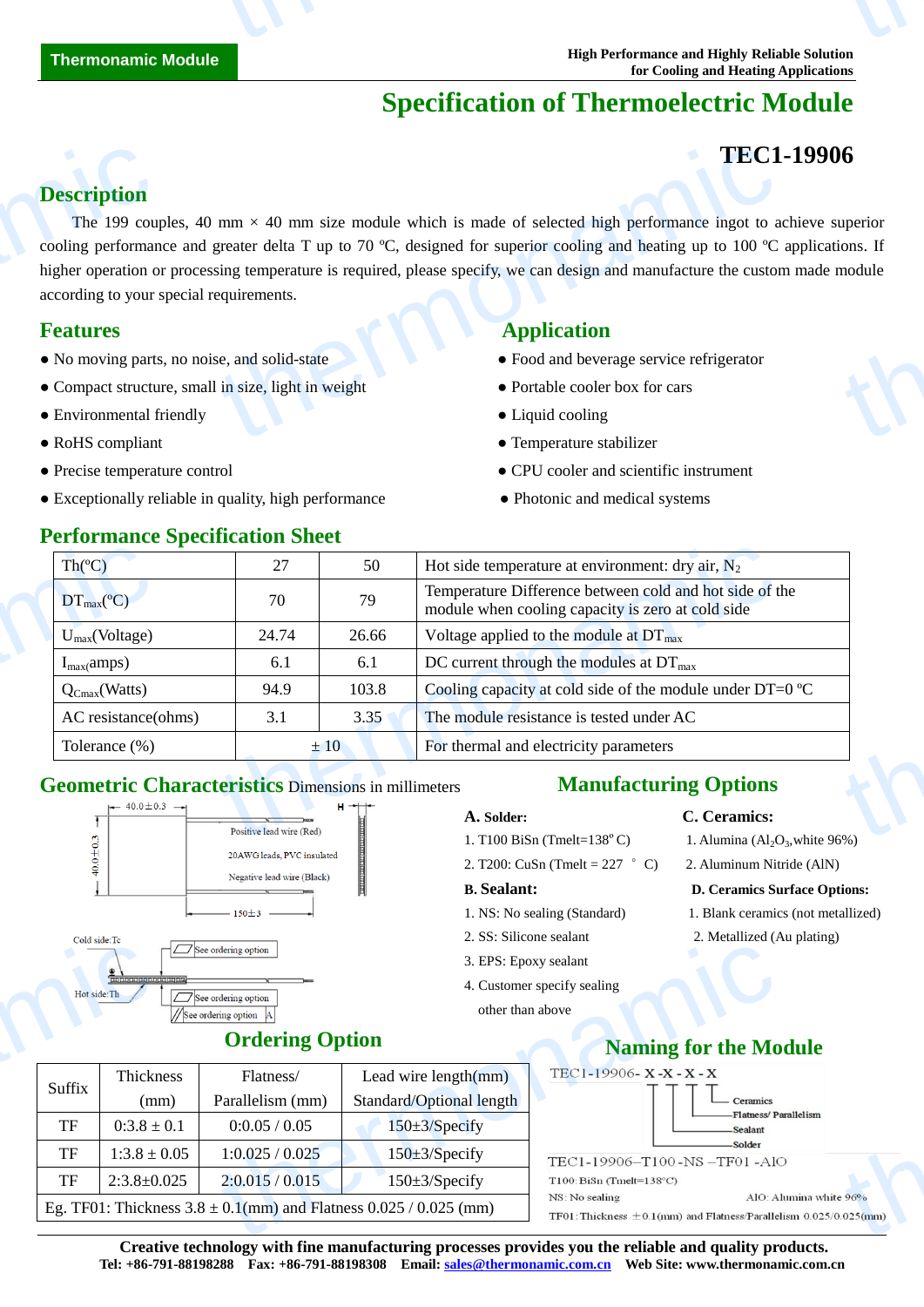# **Specification of Thermoelectric Module**

## **TEC1-19906**